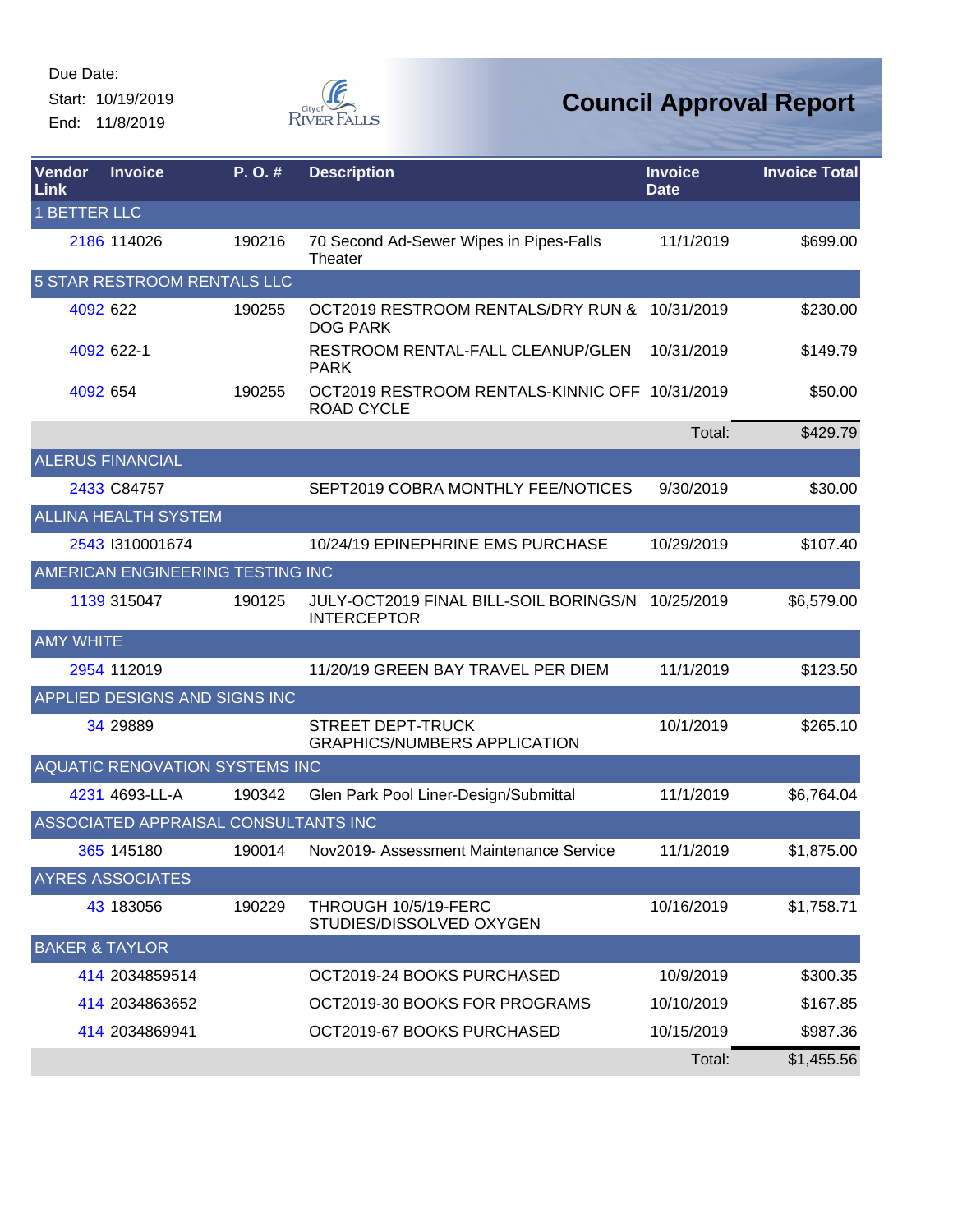End: 11/8/2019



| Vendor<br>Link      | <b>Invoice</b>                       | P.O.#  | <b>Description</b>                                                 | <b>Invoice</b><br><b>Date</b> | <b>Invoice Total</b> |
|---------------------|--------------------------------------|--------|--------------------------------------------------------------------|-------------------------------|----------------------|
| <b>BAKKE NORMAN</b> |                                      |        |                                                                    |                               |                      |
|                     | 1716 SEPT2019APPE<br>AL              |        | SEPT2019-T.THOMAS APPEAL                                           | 10/17/2019                    | \$37.00              |
|                     | 1716 SEPT2019                        | 190015 | SEPT2019 MONTHLY PROSECUTION SVCS                                  | 10/17/2019                    | \$2,000.00           |
|                     |                                      |        |                                                                    | Total:                        | \$2,037.00           |
|                     | <b>BEAR GRAPHICS INC</b>             |        |                                                                    |                               |                      |
|                     | 1326 0833489                         |        | ELECTIONS-VOTER NUMBER PADS                                        | 10/28/2019                    | \$152.56             |
|                     | <b>BERGSTROM, KAREN</b>              |        |                                                                    |                               |                      |
|                     | 418 101619                           |        | MILEAGE/MAUSTIN, WI-WPELRA SEMINAR                                 | 10/16/2019                    | \$71.20              |
|                     | <b>BLACK GOLD ENVIROMENT</b>         |        |                                                                    |                               |                      |
|                     | 3536 40515                           |        | SEPT2019-CLEANOUT/NOZZLE O-RINGS                                   | 9/18/2019                     | \$540.10             |
|                     | BORDER STATES INDUSTRIES, INC.       |        |                                                                    |                               |                      |
|                     | 57 918739145                         | 190330 | <b>COLD SHRINK KIT/COMPRESSION LUGS-</b><br><b>INVENTORY/MINOR</b> | 10/16/2019                    | \$2,274.22           |
|                     | 57 918748371                         | 190330 | <b>24-POLY LINE GUARDS</b>                                         | 10/17/2019                    | \$1,632.00           |
|                     | 57 918748371-1                       |        | SHIPPING/HANDLING-24 POLY LINE<br><b>GUARDS</b>                    | 10/17/2019                    | \$152.38             |
|                     | 57 918767456                         | 190336 | SIX 8 FT FIBERGLASS XARM-INVENTORY                                 | 10/21/2019                    | \$2,060.06           |
|                     | 57 918786953                         | 190330 | 20 MOUNTING BRACKETS/MINOR<br><b>MATERIAL</b>                      | 10/23/2019                    | \$688.20             |
|                     | 57 918786954                         | 190307 | SEVEN ELBOW SURGE ARRESTERS                                        | 10/23/2019                    | \$427.63             |
|                     | 57 918796707                         | 190307 | <b>FIVE ELBOW SURGE</b><br>ARRESTERS/INVENTORY                     | 10/24/2019                    | \$305.45             |
|                     | 57 918796706                         | 190331 | WASHERS/ANCHOR RODS/PROTECTOR<br><b>CAPS</b>                       | 10/24/2019                    | \$7,718.60           |
|                     | 57 918806477                         | 190314 | TWO CONNECTORS-MINOR MATERIAL                                      | 10/25/2019                    | \$11.59              |
|                     | 57 918817717                         | 190330 | 18 PG&E CABLE SUPPORT GRIPS                                        | 10/28/2019                    | \$336.52             |
|                     |                                      |        |                                                                    | Total:                        | \$15,606.65          |
|                     | BRAUN THYSSEKRUPP ELEVATOR LLC       |        |                                                                    |                               |                      |
|                     | 710 1369                             | 190076 | NOV2019 elevator service contract                                  | 11/1/2019                     | \$175.33             |
|                     | <b>CAMPBELL CYNTHIA</b>              |        |                                                                    |                               |                      |
|                     | 2173 102719MILEAG<br>E               |        | REIMBURSE MILES TO AIRPORT/AIRPORT<br><b>TO HOTEL</b>              | 10/31/2019                    | \$134.20             |
|                     | <b>CARRICO AQUATIC RESOURCES INC</b> |        |                                                                    |                               |                      |
|                     | 4190 20195426                        | 190325 | <b>Chemical Controller-Pool</b>                                    | 10/30/2019                    | \$2,055.67           |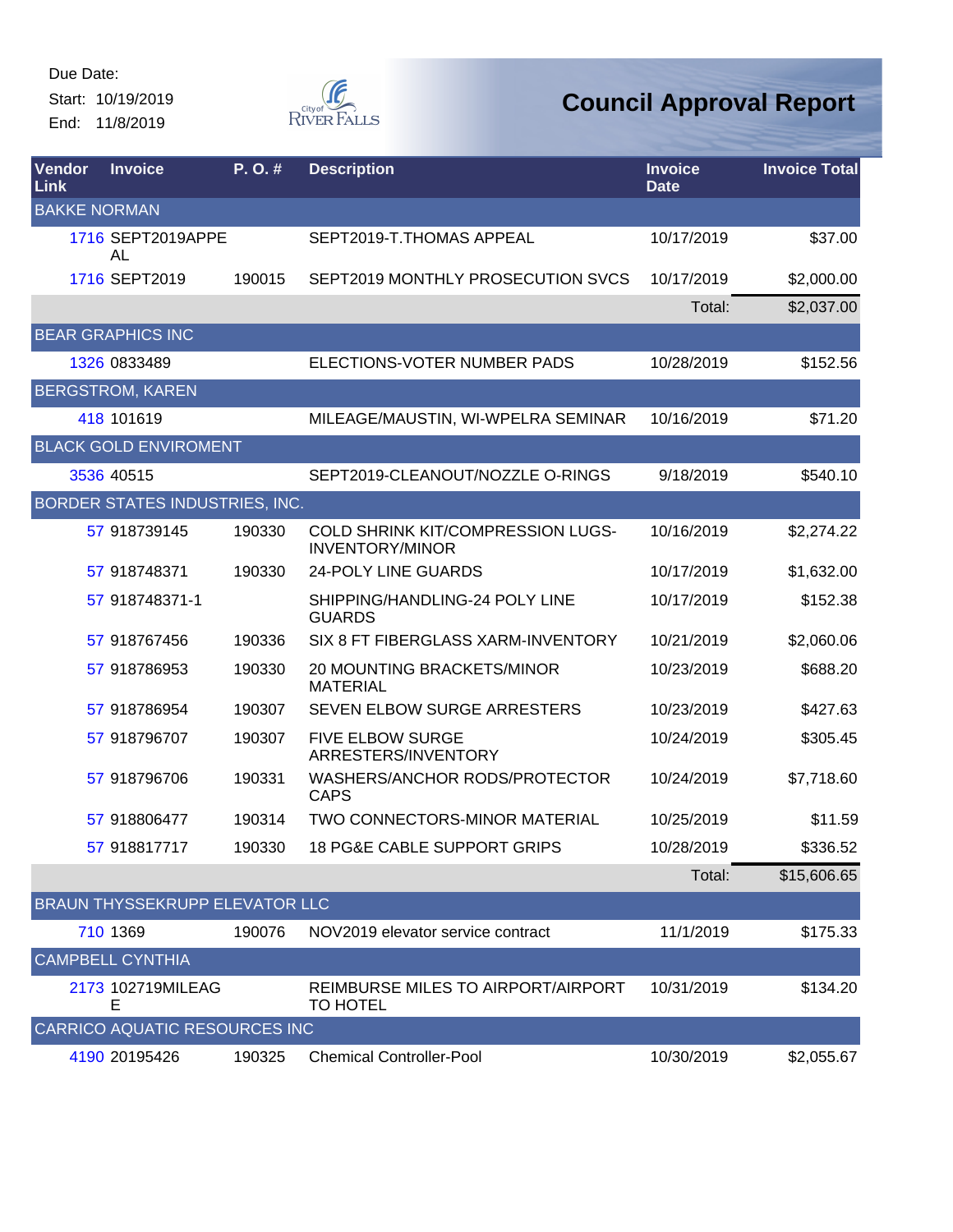Due Date: Start: 10/19/2019 End: 11/8/2019



| <b>Vendor</b><br><b>Link</b> | <b>Invoice</b>                         | P.O.#  | <b>Description</b>                                     | <b>Invoice</b><br><b>Date</b> | <b>Invoice Total</b> |
|------------------------------|----------------------------------------|--------|--------------------------------------------------------|-------------------------------|----------------------|
|                              | COMPUTER INTEGRATION TECHNOLOGY        |        |                                                        |                               |                      |
|                              | 379 284483                             | 190042 | Nov2019/Co-Managed Services Agreement                  | 10/17/2019                    | \$3,466.25           |
|                              | 379 284136                             | 190030 | Nov2019-Managed Backup Services                        | 11/1/2019                     | \$785.00             |
|                              |                                        |        |                                                        | Total:                        | \$4,251.25           |
|                              | CORPORATE FLEET SERVICES, INC          |        |                                                        |                               |                      |
|                              | 2786 21502                             | 190009 | NOV2019-PD LEASED VEHICLES                             | 11/1/2019                     | \$1,135.14           |
|                              | <b>CREDIT SERVICE INTERNATIONAL</b>    |        |                                                        |                               |                      |
|                              | 3843 54662                             |        | PPE 10/20/19                                           | 10/25/2019                    | \$200.00             |
|                              | 3843 55247                             |        | PPE 11/03/2019                                         | 11/8/2019                     | \$200.00             |
|                              |                                        |        |                                                        | Total:                        | \$400.00             |
|                              | <b>DELTA DENTAL OF WISCONISN INC</b>   |        |                                                        |                               |                      |
|                              | 2572 NOV 2019<br>1368929               |        | NOV 2019 RETIREE VISION INSURANCE                      | 11/1/2019                     | \$27.88              |
|                              | 2572 NOV 2019<br>1368928               |        | <b>NOV 2019 VISION INSURANCE</b>                       | 11/1/2019                     | \$572.41             |
|                              |                                        |        |                                                        | Total:                        | \$600.29             |
| <b>DEMCO INC</b>             |                                        |        |                                                        |                               |                      |
|                              | 577 6693898                            |        | MOBILE BUILD 'N WRITE PLAY AREA                        | 10/1/2019                     | \$708.00             |
| <b>EFTPS</b>                 |                                        |        |                                                        |                               |                      |
|                              | 7 54657                                |        | PPE 10/20/19                                           | 10/25/2019                    | \$74,304.67          |
|                              | 7 55246                                |        | PPE 11/03/2019                                         | 11/8/2019                     | \$71,346.12          |
|                              |                                        |        |                                                        | Total:                        | \$145,650.79         |
|                              | ELECTION SYSTEMS & SOFTWARE, LLC       |        |                                                        |                               |                      |
|                              | 3075 1103668                           | 190273 | Four ExpressVote Terminals-Elections                   | 10/11/2019                    | \$13,860.00          |
|                              | <b>ELSTER SOLUTIONS CORP</b>           |        |                                                        |                               |                      |
|                              | 1536 9000095538                        | 190207 | 96 AMI ELECTRIC METERS                                 | 10/16/2019                    | \$12,288.00          |
|                              | 1536 9000094901                        | 190207 | FOUR AMI ELECTRIC METERS                               | 10/31/2019                    | \$380.00             |
|                              | 1536 9000094337                        | 190222 | FOUR WIRELESS RELAY LIGHTING<br><b>CONTROL SYSTEMS</b> | 10/31/2019                    | \$640.00             |
|                              | 1536 9000095117                        | 190177 | <b>12 AMI METERS</b>                                   | 10/31/2019                    | \$4,140.00           |
|                              |                                        |        |                                                        | Total:                        | \$17,448.00          |
|                              | <b>ENTERPRISE FM TRUST</b>             |        |                                                        |                               |                      |
|                              | 456 FBN3826444                         | 190043 | NOV19 MOTOR POOL/BLDG INSP                             | 11/1/2019                     | \$1,896.78           |
|                              | ENVIRONMENTAL CONSULTING & TESTING INC |        |                                                        |                               |                      |
|                              | 105 3796                               | 190344 | <b>Whole Effluent Toxicity Test</b>                    | 10/23/2019                    | \$1,450.00           |
|                              | EO JOHNSON CO. INC                     |        |                                                        |                               |                      |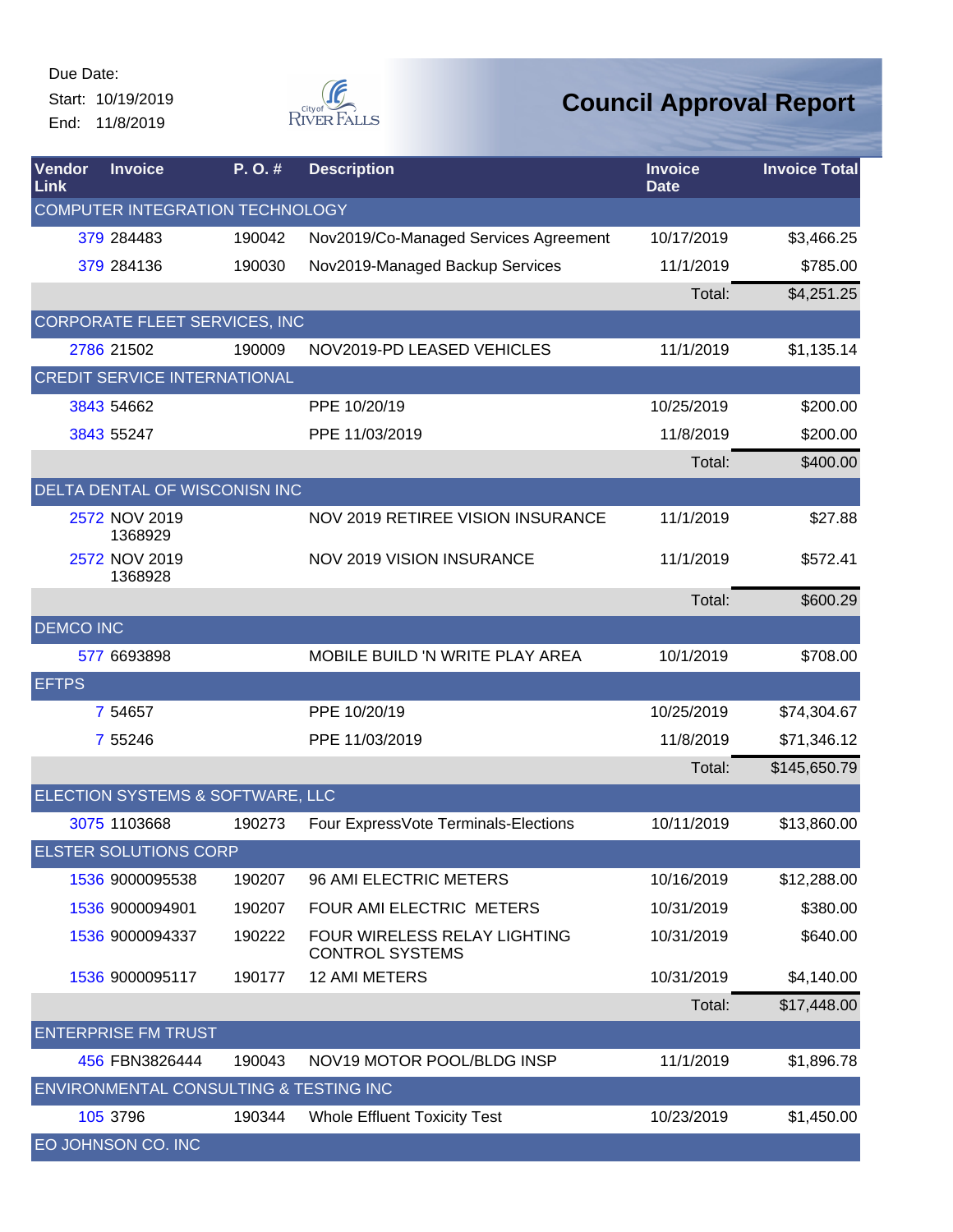Start: 10/19/2019 End: 11/8/2019



| Vendor<br>Link       | <b>Invoice</b>                    | P.O.#  | <b>Description</b>                                    | <b>Invoice</b><br><b>Date</b> | <b>Invoice Total</b> |
|----------------------|-----------------------------------|--------|-------------------------------------------------------|-------------------------------|----------------------|
|                      | 98 INV640008                      |        | JULY-OCT2019 LIBRARY OVERAGE CHGS-<br><b>RICOH</b>    | 10/15/2019                    | \$416.90             |
|                      | 98 INV640007                      |        | JULY-OCT2019 LIBRARY OVERAGE CHGS-<br><b>SAMSUNG</b>  | 10/15/2019                    | \$129.53             |
|                      | 98 25745304                       |        | OCT2019-LIBRARY SAMSUNG COPIER<br><b>BASE PYMT</b>    | 10/17/2019                    | \$109.52             |
|                      | 98 INV642994                      |        | JULY-OCT2019 PD OVERAGE CHGS-<br><b>RICHOH</b>        | 10/18/2019                    | \$191.84             |
|                      | 98 25805291                       |        | NOV2019-LIBRARY RICHOH COPIER BASE<br><b>PYMT</b>     | 11/1/2019                     | \$125.74             |
|                      | 98 25848373                       |        | NOV2019 PD RICOH PRINTER BASE PYMT                    | 11/1/2019                     | \$151.50             |
|                      |                                   |        |                                                       | Total:                        | \$1,125.03           |
| <b>ERIC VIESSMAN</b> |                                   |        |                                                       |                               |                      |
|                      | 3673 110319                       |        | 11/3/19 WI DELLS TRAVEL PER DIEM                      | 11/1/2019                     | \$290.70             |
| <b>ESRI INC</b>      |                                   |        |                                                       |                               |                      |
|                      | 1346 93712949                     | 190302 | <b>ESRI SOFTWARE MAINT</b>                            | 10/8/2019                     | \$11,450.00          |
|                      | <b>EXPRESS PERSONNEL SERVICES</b> |        |                                                       |                               |                      |
|                      | 109 23021211                      |        | WKEND 10/6-35.5HRS J.HAYES-COMM<br><b>INTERN</b>      | 10/8/2019                     | \$621.96             |
|                      | 109 23049664                      | 190153 | WKEND 10/13-47 HRS-PARK MAINT TEMP<br><b>HELP</b>     | 10/15/2019                    | \$901.00             |
|                      | 109 23049663                      |        | WKEND 10/13-32HRS J.HAYES COMM<br><b>INTERN</b>       | 10/15/2019                    | \$560.64             |
|                      | 109 23087356                      |        | WKEND 10/20-30HRS J.HAYES COMM<br><b>INTERN</b>       | 10/22/2019                    | \$525.60             |
|                      | 109 23087357                      | 190153 | WKEND 10/20 49.5HRS<br>SPAFFORD/WALTERS TEMP HELP     | 10/22/2019                    | \$153.12             |
|                      | 109 23087357-1                    | 190347 | WK10/20 49.5HRS-SPAFFORD/WALTERS<br><b>TEMP HELP</b>  | 10/22/2019                    | \$795.80             |
|                      | 109 23124525                      | 190347 | WKEND10/27-36HRS SPAFFORD/WALTERS<br><b>TEMP HELP</b> | 10/29/2019                    | \$690.12             |
|                      |                                   |        |                                                       | Total:                        | \$4,248.24           |
|                      | <b>FBG SERVICE CORPORATION</b>    |        |                                                       |                               |                      |
|                      | 364 860913                        | 190081 | <b>Oct2019 Janitorial Services Contract</b>           | 10/31/2019                    | \$4,866.00           |
|                      | 364 861070                        |        | OCT2019-HOFFMAN PARK                                  | 10/31/2019                    | \$440.00             |
|                      |                                   |        |                                                       | Total:                        | \$5,306.00           |
| FIRE CATT LLC        |                                   |        |                                                       |                               |                      |
|                      | 1400 7809                         | 190335 | <b>Annual Fire Hose Testing</b>                       | 10/7/2019                     | \$3,469.70           |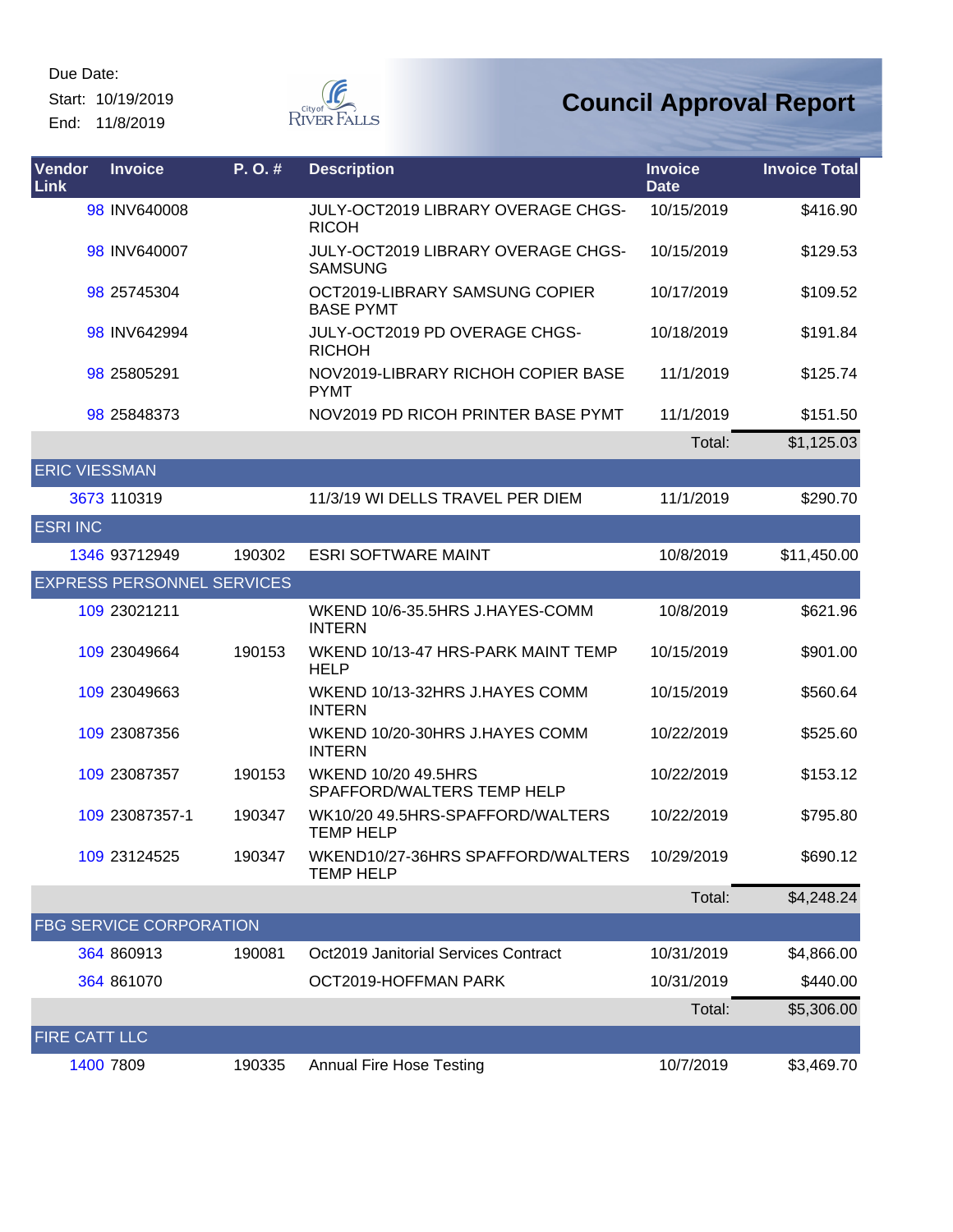Due Date: Start: 10/19/2019 End: 11/8/2019



| Vendor<br>Link | <b>Invoice</b>                       | P.O.#  | <b>Description</b>                             | <b>Invoice</b><br><b>Date</b> | <b>Invoice Total</b> |
|----------------|--------------------------------------|--------|------------------------------------------------|-------------------------------|----------------------|
|                | FIRST NATIONAL BANK - RF SECTION 125 |        |                                                |                               |                      |
|                | 6 54 656                             |        | PPE 10/20/19                                   | 10/25/2019                    | \$3,870.47           |
|                | 6 55245                              |        | PPE 11/03/2019                                 | 11/8/2019                     | \$3,870.47           |
|                |                                      |        |                                                | Total:                        | \$7,740.94           |
| FOLEY, MOLLY   |                                      |        |                                                |                               |                      |
|                | 3128 102119                          |        | 10/21/19 WI DELLS TRAVEL PER DIEM              | 10/31/2019                    | \$194.50             |
|                | <b>GHD SERVICES INC</b>              |        |                                                |                               |                      |
|                | 489 1028838                          | 190005 | OCT2019-ENGINEERING SVCS-RF<br><b>LANDFILL</b> | 10/31/2019                    | \$3,428.95           |
|                | HANTEN BROADCASTING COMPANY INC      |        |                                                |                               |                      |
|                | 306 OCT2019                          |        | OCT2019 SPORTSCASTERS CLUB                     | 10/31/2019                    | \$60.00              |
|                | <b>HEALTH PARTNERS</b>               |        |                                                |                               |                      |
|                | 356 NOV 2019<br>92956625             |        | NOV 2019 HEALTH DENTAL INSURANCE               | 11/1/2019                     | \$173,333.18         |
|                | <b>HELMER PRINTING INC</b>           |        |                                                |                               |                      |
|                | 136 188115                           |        | 10,000 REGULAR #10 ENVELOPES                   | 10/24/2019                    | \$395.20             |
|                | 136 188116                           |        | 10,000 WINDOW ENVELOPES                        | 10/24/2019                    | \$448.80             |
|                | 136 188117                           |        | RFMU - #9 ENVELOPES                            | 10/31/2019                    | \$448.80             |
|                |                                      |        |                                                | Total:                        | \$1,292.80           |
|                | HUEBSCH LAUNDRY COMPANY              |        |                                                |                               |                      |
|                | 146 4375445                          | 190022 | 10/2 LIBRARY BRUSHMAT SERVICE                  | 10/2/2019                     | \$70.12              |
|                | 146 4379731                          | 190072 | 10/09 WWTP RUG SERVICE                         | 10/9/2019                     | \$73.77              |
|                | 146 4379715                          | 190047 | 10/9 PD BRUSHMAT SVC                           | 10/9/2019                     | \$61.29              |
|                | 146 4383169                          | 190017 | 10/16 HUEBSCH WWTP UNIFORMS                    | 10/16/2019                    | \$46.05              |
|                | 146 4383168                          | 190035 | 10/16 HUEBSCH PW UNIFORMS                      | 10/16/2019                    | \$657.78             |
|                | <b>146 4383167</b>                   | 190016 | 10/16 HUEBSCH WATER UNIFORMS                   | 10/16/2019                    | \$32.23              |
|                | 146 4383166                          | 190011 | 10/16 HUEBSCH ELECTRIC UNIFORM                 | 10/16/2019                    | \$283.98             |
|                | 146 4387439                          | 190017 | 10/23 HUEBSCH WWTP UNIFORMS                    | 10/23/2019                    | \$46.05              |
|                | 146 4387438                          | 190035 | 10/23 HUEBSCH PW UNIFORMS                      | 10/23/2019                    | \$393.74             |
|                | 146 4387437                          | 190016 | 10/23 HUEBSCH WATER UNIFORMS                   | 10/23/2019                    | \$32.36              |
|                | 146 4387229                          | 190035 | 10/23 HUEBSCH PW UNIFORMS                      | 10/23/2019                    | \$30.54              |
|                | 146 4387436                          | 190011 | 10/23 HUEBSCH ELECTRIC UNIFORM                 | 10/23/2019                    | \$293.82             |
|                | 146 4388161                          | 190044 | 10/23 LINEN/BRUSHMAT SVC                       | 10/23/2019                    | \$42.81              |
|                | 146 4391579                          | 190011 | 10/30 HUEBSCH ELECTRIC UNIFORM                 | 10/30/2019                    | \$1,559.87           |
|                | 146 4392327                          | 190022 | 10/30 LIBRARY BRUSHMAT SERVICE                 | 10/30/2019                    | \$70.12              |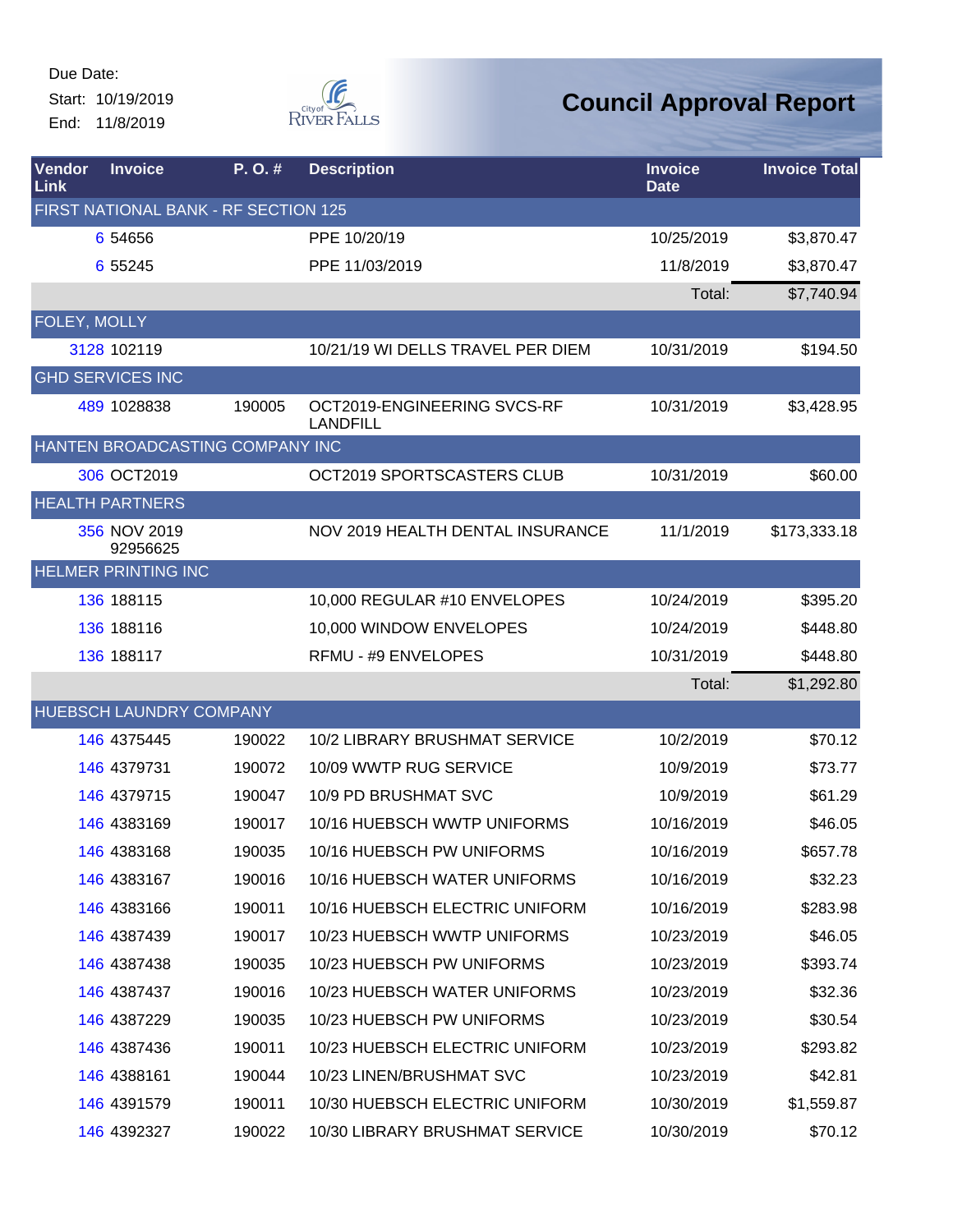Start: 10/19/2019 End: 11/8/2019



| Vendor<br>Link         | <b>Invoice</b>                      | P.O.#  | <b>Description</b>                                           | <b>Invoice</b><br><b>Date</b> | <b>Invoice Total</b> |
|------------------------|-------------------------------------|--------|--------------------------------------------------------------|-------------------------------|----------------------|
|                        | 146 4391400                         |        | 10/30 PW UNIFORMS                                            | 10/30/2019                    | $-$175.20$           |
|                        | 146 4391582                         | 190017 | 10/30 HUEBSCH WWTP UNIFORMS                                  | 10/30/2019                    | \$46.05              |
|                        | 146 4391580                         | 190016 | 10/30 HUEBSCH WATER UNIFORMS                                 | 10/30/2019                    | \$32.36              |
|                        | 146 4391581                         | 190035 | 10/30 HUEBSCH PW UNIFORMS                                    | 10/30/2019                    | \$129.00             |
|                        | 146 4397132                         | 190044 | 11/6 LINEN/BRUSHMAT SVC                                      | 11/6/2019                     | \$42.81              |
|                        | 146 4397138                         | 190018 | 11/6 CITY HALL BRUSHMAT SERVIC                               | 11/6/2019                     | \$56.92              |
|                        |                                     |        |                                                              | Total:                        | \$3,826.47           |
|                        | HUMANE SOCIETY OF GOODHUE           |        |                                                              |                               |                      |
|                        | 737 852                             |        | OCT2019-ANIMAL CONTROL-THREE CATS                            | 10/31/2019                    | \$195.00             |
|                        | <b>INSIGHT EDGE LLC</b>             |        |                                                              |                               |                      |
|                        | 1201 1620                           |        | 10/30/19 PLAN/PREPARE/FACILITATE-<br><b>UNCONSCIOUS BIAS</b> | 10/30/2019                    | \$1,553.94           |
|                        |                                     |        | INTERNATIONAL CITY MGMT ASSOC RETIREMENT CORP                |                               |                      |
|                        | 1 54652                             |        | PPE 10/20/19                                                 | 10/25/2019                    | \$24,205.50          |
|                        | 1 54653                             |        | PPE 10/20/19                                                 | 10/25/2019                    | \$767.72             |
|                        | 1 55241                             |        | PPE 11/03/2019                                               | 11/8/2019                     | \$20,041.85          |
|                        | 1 55242                             |        | PPE 11/03/2019                                               | 11/8/2019                     | \$759.16             |
|                        |                                     |        |                                                              | Total:                        | \$45,774.23          |
| <b>J&amp;J GIS LLC</b> |                                     |        |                                                              |                               |                      |
|                        | 651 OCT2019                         | 190065 | OCT2019 GIS SERVICES                                         | 10/31/2019                    | \$1,980.00           |
| <b>JACOB GILLES</b>    |                                     |        |                                                              |                               |                      |
|                        | 4237 2019                           |        | 2019 SAFETY FOOTWEAR<br><b>REIMBURSEMENT</b>                 | 10/22/2019                    | \$101.99             |
|                        | JORDAN TRANSFORMER LLC              |        |                                                              |                               |                      |
|                        | 1955 14813                          | 190087 | 25% DOWN-SOUTHFORK SUB<br><b>TRANSFORMER REBUILD</b>         | 10/24/2019                    | \$151,199.25         |
|                        | KINNIC VETERINARY SERVICE           |        |                                                              |                               |                      |
|                        | 1630 64109                          |        | OCT2019-FELINE ROUTINE EXAM/RABIES                           | 10/30/2019                    | \$94.58              |
|                        | <b>KLM ENGINEERING INC</b>          |        |                                                              |                               |                      |
|                        | 4141 7369                           | 190266 | Golf View Tower Inspection                                   | 10/1/2019                     | \$2,800.00           |
|                        | <b>KNIGHT BARRY TITLE</b>           |        |                                                              |                               |                      |
|                        | 2788 SUNDEPROPE<br><b>RTY</b>       |        | 1347 E DIVISION ST PURCHASE-SUNDE<br><b>PROPERTY</b>         | 10/31/2019                    | \$217,073.77         |
|                        | <b>KRAUSE POWER ENGINEERING LLC</b> |        |                                                              |                               |                      |
|                        | 171 RFL-091919B                     | 180428 | SEPT2019-UWRF REFEED/COORDINATION                            | 10/19/2019                    | \$175.00             |
|                        | 171 RFL-091919C                     | 190080 | SEPT2019-SOUTH FORK SUB UPGRADES                             | 10/19/2019                    | \$2,192.50           |
|                        |                                     |        |                                                              | Total:                        | \$2,367.50           |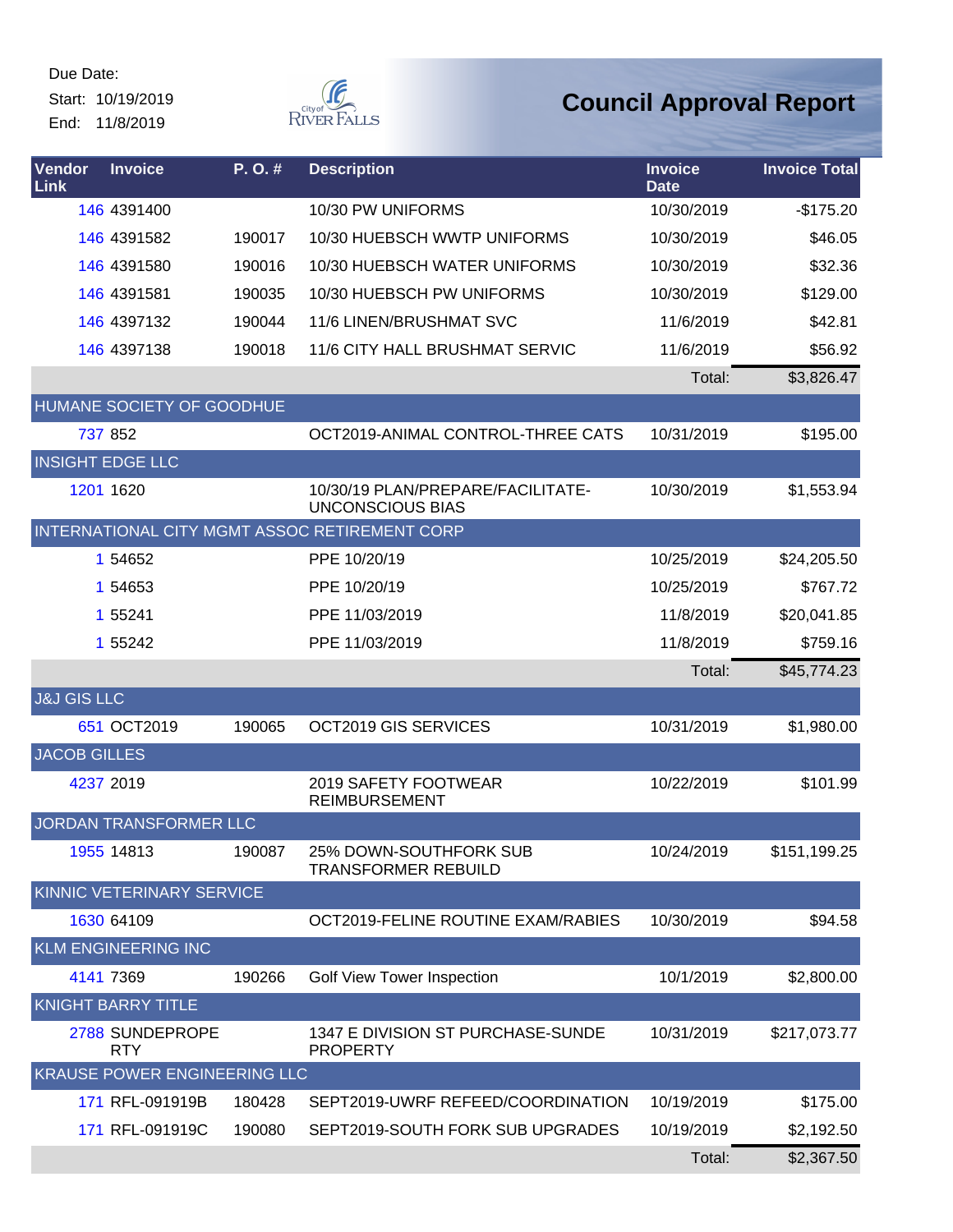Start: 10/19/2019 End: 11/8/2019



| Vendor<br>Link     | <b>Invoice</b>                          | P. O. # | <b>Description</b>                                    | <b>Invoice</b><br><b>Date</b> | <b>Invoice Total</b> |
|--------------------|-----------------------------------------|---------|-------------------------------------------------------|-------------------------------|----------------------|
|                    | K-TECH SPECIALTY COATINGS INC           |         |                                                       |                               |                      |
|                    | 4179 201910-K0156                       | 190309  | <b>Beet Heet-Snow Maintenance Materials</b>           | 10/21/2019                    | \$4,614.65           |
| <b>KUSILEK JON</b> |                                         |         |                                                       |                               |                      |
|                    | 1148 110319                             |         | 11/3/19 WI DELLS TRAVEL PER DIEM                      | 11/1/2019                     | \$213.50             |
| <b>KWIK TRIP</b>   |                                         |         |                                                       |                               |                      |
|                    | 172 SEPT19<br><b>MOTOR FUEL</b>         |         | SEPT2019 MOTOR FUEL STMT                              | 9/30/2019                     | \$9,687.74           |
|                    | <b>LAKES COFFEE LLC</b>                 |         |                                                       |                               |                      |
|                    | 4064 10920                              |         | OCT2019-POLICE DEPT COFFEE                            | 10/9/2019                     | \$107.85             |
|                    | 4064 11097                              |         | NOV2019-CITY HALL COFFEE                              | 11/4/2019                     | \$109.50             |
|                    |                                         |         |                                                       | Total:                        | \$217.35             |
|                    | LEAGUE OF MINNESOTA CITIES              |         |                                                       |                               |                      |
|                    | 660 310881                              |         | ASSISTANT CITY ADMINISTRATOR<br><b>ADVERTISING</b>    | 10/11/2019                    | \$322.00             |
|                    | 660 310882                              |         | COMMUNITY DEV DIRECTOR ADVERTISING                    | 10/11/2019                    | \$322.00             |
|                    |                                         |         |                                                       | Total:                        | \$644.00             |
|                    | LEXISNEXIS RISK DATA MGMT INC           |         |                                                       |                               |                      |
|                    | 3765 1703497-<br>20191031               |         | OCT2019 ADVANCED PEOPLE SEARCH FEE 10/31/2019         |                               | \$50.00              |
|                    | LINCOLN NATIONAL LIFE INSURANCE COMPANY |         |                                                       |                               |                      |
|                    | 3066 NOV 2019<br>3974362554             |         | NOV 2019 AD&D & VOL AD&D                              | 11/1/2019                     | \$303.44             |
|                    | 3066 NOV 2019<br>3974360987             |         | NOV 2019 LIFE/AD&D/LTD                                | 11/1/2019                     | \$5,239.32           |
|                    |                                         |         |                                                       | Total:                        | \$5,542.76           |
|                    | LINEHAN OUTDOOR SERVICES LLC            |         |                                                       |                               |                      |
|                    | 1570 3701                               | 190348  | Sidewalk Repair-Sylla St/Maple St/2nd<br>St/Riverside | 10/31/2019                    | \$4,030.00           |
|                    | <b>LOFFLER COMPANIES INC</b>            |         |                                                       |                               |                      |
|                    | 182 395963416                           |         | OCT2019-PW KONICA MINOLTA<br><b>BASE/PYMTS</b>        | 10/1/2019                     | \$197.70             |
|                    | 182 25618769                            |         | OCT2019 MAILROOM KONICA MINOLTA<br><b>BASE PYMT</b>   | 10/1/2019                     | \$249.00             |
|                    | 182 25618767                            |         | OCT2019-FIRE DEPT KONICA MINOLTA<br><b>BASE PYMT</b>  | 10/1/2019                     | \$216.00             |
|                    | 182 25618770                            |         | OCT2019-ADMIN KONICA MINOLTA<br><b>BASE/USAGE</b>     | 10/1/2019                     | \$239.66             |
|                    | 182 25618768                            |         | OCT2019-COURT/CSR KONICA MINOLTA<br><b>BASE PYMT</b>  | 10/1/2019                     | \$160.00             |
|                    |                                         |         |                                                       | Total:                        | \$1,062.36           |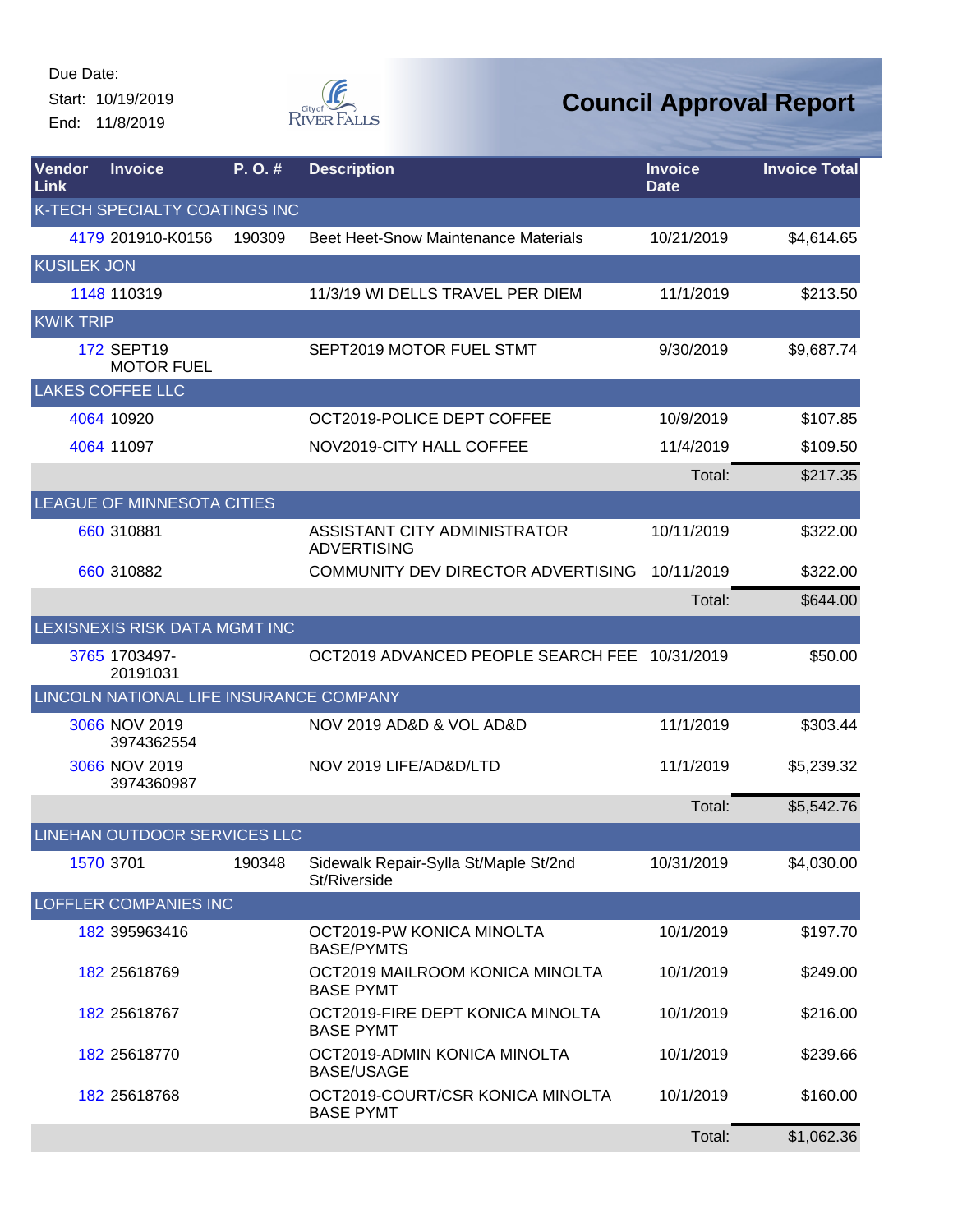End: 11/8/2019



| Vendor<br>Link      | <b>Invoice</b>                         | P.O.#  | <b>Description</b>                                | <b>Invoice</b><br><b>Date</b> | <b>Invoice Total</b> |
|---------------------|----------------------------------------|--------|---------------------------------------------------|-------------------------------|----------------------|
| <b>LUKE BAUMANN</b> |                                        |        |                                                   |                               |                      |
|                     | 3070 2019SAFETYFO<br><b>OTWEAR</b>     |        | 2019 SAFETY FOOTWEAR<br><b>REIMBURSEMENT</b>      | 10/28/2019                    | \$142.41             |
|                     | <b>MAILROOM FINANCE INC</b>            |        |                                                   |                               |                      |
|                     | 845 SEPT2019                           |        | SEPT2019 POSTAGE MACHINE FUNDS                    | 9/30/2019                     | \$700.00             |
|                     | <b>MATHY CONSTRUCTION CO</b>           |        |                                                   |                               |                      |
|                     | 1184 OCT2019 PAY2 190320               |        | OCT2019 MILL & OVERLAY-PAY REQUEST#2 10/21/2019   |                               | \$25,183.85          |
|                     | METERING & TECHNOLOGY SOLUTIONS        |        |                                                   |                               |                      |
|                     | 451 15503                              | 190317 | OCT2019-METERS AND ERTS                           | 10/17/2019                    | \$8,227.19           |
|                     | <b>MICHAEL G JOHNSON</b>               |        |                                                   |                               |                      |
|                     | 3459 5002                              |        | <b>KEY SERVICE-HOFFMAN/POWER PLANT/PD</b>         | 10/24/2019                    | \$1,170.00           |
|                     | 3459 5002-1                            |        | <b>KEY SERVICE-PUBLIC WORKS</b>                   | 10/24/2019                    | \$560.00             |
|                     | 3459 5004                              |        | PADLOCK FOR GATE AT COLD STORAGE                  | 11/4/2019                     | \$98.50              |
|                     |                                        |        |                                                   | Total:                        | \$1,828.50           |
|                     |                                        |        | MIDAMERICA ADMINISTRATIVE & RETIREMENT SOLUTIONS  |                               |                      |
|                     | 500 54660                              |        | Payroll Run 1 - Warrant 102019                    | 10/25/2019                    | \$358.91             |
|                     | 500 MAR000001211<br>5                  |        | 2ND QTR 2019 ADMINISTRATION FEES                  | 10/29/2019                    | \$805.25             |
|                     |                                        |        |                                                   | Total:                        | \$1,164.16           |
| <b>MIDWEST TAPE</b> |                                        |        |                                                   |                               |                      |
|                     | 409 98037366                           |        | OCT2019-3 AUDIO MATERIALS PURCHASED               | 10/8/2019                     | \$120.72             |
|                     | 409 98067333                           |        | OCT2019-ONE AUDIO MATERIAL-CHILD'S<br><b>PLAY</b> | 10/15/2019                    | \$36.74              |
|                     | 409 98067331                           |        | OCT2019-TWO AUDIO MATERIALS<br><b>PURCHASED</b>   | 10/15/2019                    | \$85.98              |
|                     | 409 98067332                           |        | OCT2019-THREE LION KING DVDS                      | 10/15/2019                    | \$71.19              |
|                     |                                        |        |                                                   | Total:                        | \$314.63             |
|                     | MINNESOTA CHILD SUPPORT PAYMENT CENTER |        |                                                   |                               |                      |
|                     | 4022 54663                             |        | PPE 10/20/19 Case #001530440101                   | 10/25/2019                    | \$303.64             |
|                     | 4022 55248                             |        | PPE 11/03/2019 CASE#001530440101                  | 11/8/2019                     | \$303.64             |
|                     |                                        |        |                                                   | Total:                        | \$607.28             |
|                     | MUNICIPAL CODE CORPORATION             |        |                                                   |                               |                      |
|                     | 773 00334896                           |        | OCT2019-SUPPLEMENT<br>PAGES/BLANKS/ORDBANK        | 10/18/2019                    | \$367.74             |
|                     | NATURAL SOLUTIONS                      |        |                                                   |                               |                      |
|                     | 3838 5112                              | 190340 | Mulch for Glen Park playground                    | 10/31/2019                    | \$11,137.50          |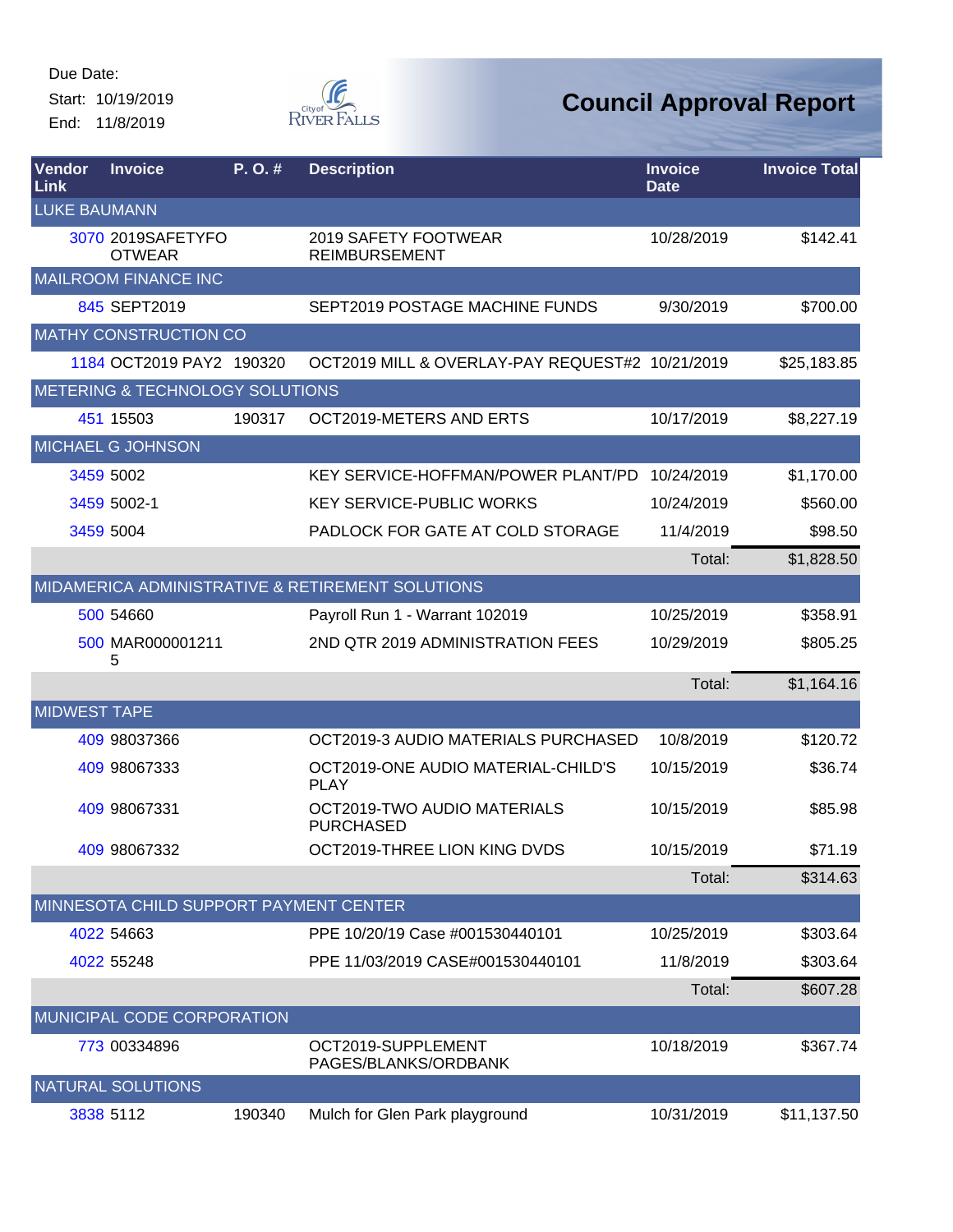Start: 10/19/2019 End: 11/8/2019



| Vendor<br>Link         | <b>Invoice</b>                     | $P. O.$ # | <b>Description</b>                                           | <b>Invoice</b><br><b>Date</b> | <b>Invoice Total</b> |
|------------------------|------------------------------------|-----------|--------------------------------------------------------------|-------------------------------|----------------------|
| <b>NICOR INC</b>       |                                    |           |                                                              |                               |                      |
|                        | 4236 1553492                       | 190343    | Radio Adapter for Badger Meter                               | 11/7/2019                     | \$1,137.75           |
| <b>NORLAB, INC</b>     |                                    |           |                                                              |                               |                      |
|                        | 3345 82384                         |           | CUSTOMER SVC-200 TOILET DYE PACKETS 10/23/2019               |                               | \$75.04              |
|                        | NORTHERN STATES POWER COMPANY WI   |           |                                                              |                               |                      |
|                        | 344 657926448                      |           | OCT2019 PRESCOTT AMBULANCE POWER<br><b>BILL</b>              | 10/16/2019                    | \$277.16             |
|                        | ONE TIME PAY VENDOR                |           |                                                              |                               |                      |
|                        | 9999 KEEGANOLSO<br>N               |           | FOCUS ON ENERGY RESIDENTIAL MATCH                            | 10/16/2019                    | \$1,718.00           |
|                        | 9999 JAMAINVESTM<br><b>ENTS</b>    |           | FOCUS ON ENERGY BUSINESS MATCH                               | 10/22/2019                    | \$2,816.50           |
|                        | 9999 MARALEESAVA<br><b>GE</b>      |           | HOME ENERGY IMPROVEMENTS<br><b>INCENTIVE</b>                 | 10/29/2019                    | \$778.40             |
|                        | 9999 BRADROY                       |           | HOME ENERGY IMPROVEMENTS<br><b>INCENTIVE</b>                 | 10/29/2019                    | \$624.00             |
|                        | 9999 LANDMARKCO                    |           | 1988 LOAN RECEIVABLE OVERPAYMENT                             | 10/31/2019                    | \$2,197.00           |
|                        | 9999 4N80ZDPGNJ                    |           | RESTITUTION-CITATION#4N80ZDPGNJ                              | 10/31/2019                    | \$607.24             |
|                        | 9999 KARENDEVOE                    |           | REIMBURSE-DAMAGE/WATER HEATER-<br><b>WATERMAIN BREAK</b>     | 10/31/2019                    | \$863.01             |
|                        | 9999 112119                        |           | HEALTHY FOUNDATION-PHOTO BOOTH<br>W/DOGS-STRESS              | 11/8/2019                     | \$65.00              |
|                        |                                    |           |                                                              | Total:                        | \$9,669.15           |
|                        | OUTDOOR DIMENSIONS LLC             |           |                                                              |                               |                      |
|                        | 4189 2019OD162                     | 190341    | <b>Final Payment Sterling Ponds Tree</b><br>Install/Mulching | 10/22/2019                    | \$4,983.30           |
|                        | PAYMENT SERVICE NETWORK INC        |           |                                                              |                               |                      |
|                        | 206 203812                         |           | OCT2019-RFMU PAYMENT PROCESSING<br><b>SERVICE</b>            | 10/31/2019                    | \$884.85             |
| <b>PAYPAL</b>          |                                    |           |                                                              |                               |                      |
|                        | 639 PP REFUND A<br><b>THEILSEN</b> |           | PP REFUND A THEILSEN                                         | 10/30/2019                    | \$30.00              |
|                        | 639 89782840                       |           | OCT2019 PAYPAL FEES                                          | 10/31/2019                    | \$30.00              |
|                        |                                    |           |                                                              | Total:                        | \$60.00              |
| <b>PELION BENEFITS</b> |                                    |           |                                                              |                               |                      |
|                        | 5 54 655                           |           | PPE 10/20/19                                                 | 10/25/2019                    | \$2,595.97           |
|                        | 5 5 5 2 4 4                        |           | PPE 11/03/2019                                               | 11/8/2019                     | \$806.38             |
|                        |                                    |           |                                                              | Total:                        | \$3,402.35           |
|                        | PIERCE COUNTY TREASURER            |           |                                                              |                               |                      |
|                        | 210 OCTOBER 2019                   |           | OCTOBER 2019 JAIL DWI INTERLOCK                              | 10/31/2019                    | \$726.88             |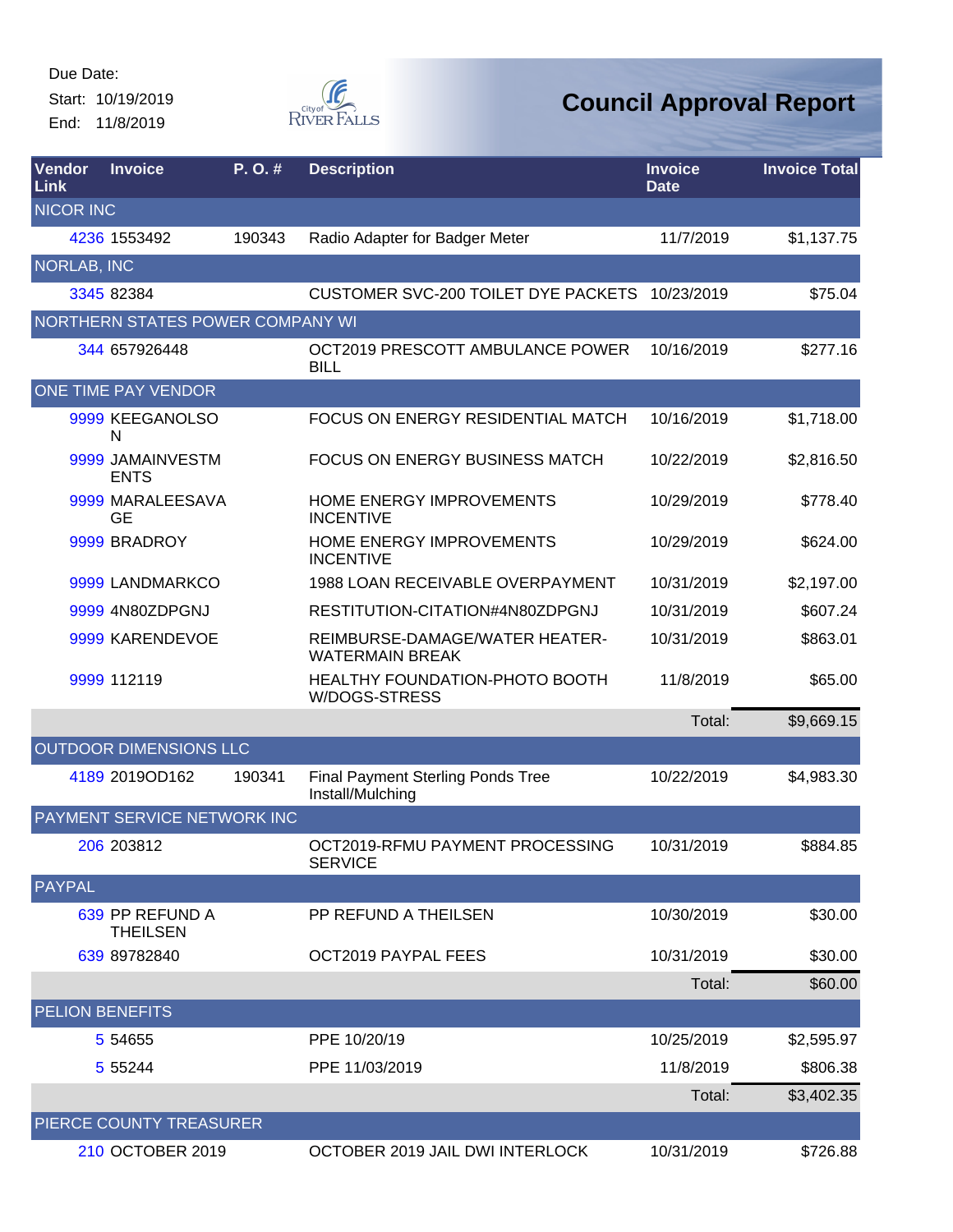End: 11/8/2019



| Vendor<br>Link | <b>Invoice</b>                        | $P. O.$ # | <b>Description</b>                                        | <b>Invoice</b><br><b>Date</b> | <b>Invoice Total</b> |
|----------------|---------------------------------------|-----------|-----------------------------------------------------------|-------------------------------|----------------------|
|                | PROCISE SOLUTIONS INC                 |           |                                                           |                               |                      |
|                | 3670 3559                             | 180416    | 2019 Sharepoint Migration to Office                       | 10/1/2019                     | \$4,095.00           |
|                | 3670 3560                             |           | SHAREPOINT MIGRATION/TRAINING LOG<br><b>LIST/MEETING</b>  | 10/1/2019                     | \$405.00             |
|                | 3670 3613                             |           | SHAREPOINT MIGRATION-DOCUMENT<br><b>CREATING</b>          | 10/1/2019                     | \$135.00             |
|                |                                       |           |                                                           | Total:                        | \$4,635.00           |
|                | <b>RAINBOW SEEDS LLC</b>              |           |                                                           |                               |                      |
|                | 3618 OCT2019                          |           | LIBRARY - FREE PLAY NIGHT/ARCADE                          | 10/1/2019                     | \$50.00              |
|                | <b>RFMU PAYMENTS OR REFUNDS</b>       |           |                                                           |                               |                      |
|                | 990610 FWEINZIERL                     |           | RFMU OVERPYMT-ACCT#8325-05                                | 10/21/2019                    | \$376.04             |
|                | 990610 ABRENNA                        |           | RFMU OVERPYMT-ACCT#8113-05                                | 10/21/2019                    | \$177.00             |
|                | 990610 KDHUGHES                       |           | RFMU OVERPYMT-ACCT#8197-01                                | 10/21/2019                    | \$10.13              |
| 990610 AFOX    |                                       |           | RFMU OVERPYMT-ACCT#8241-01                                | 10/21/2019                    | \$180.10             |
|                | 990610 JPHELPS                        |           | RFMU OVERPYMT-ACCT#8268-01                                | 10/21/2019                    | \$170.75             |
|                | 990610 MKELLY                         |           | RFMU OVERPYMT-ACCT#8272-01                                | 10/21/2019                    | \$26.17              |
|                | 990610 SARRAKLLC                      |           | RFMU OVERPYMT-ACCT#8284-00                                | 10/21/2019                    | \$228.31             |
|                | 990610 NHANNAHAMM<br><b>OND</b>       |           | RFMU OVERPYMT-ACCT#8767-11                                | 10/21/2019                    | \$32.32              |
|                | 990610 DSTALEY                        |           | RFMU OVERPYMT-ACCT#9038-03                                | 10/21/2019                    | \$171.56             |
|                | 990610 DJENSEN                        |           | RFMU OVERPYMT-ACCT#9267-02                                | 10/21/2019                    | \$184.66             |
|                | 990610 BKLANDERMA<br>N                |           | RFMU OVERPYMT - ACCT#9654-02                              | 10/21/2019                    | \$38.03              |
|                | 990610 HICKORYHOM<br>ES               |           | RFMU OVERPYMT-ACCT#9757-00                                | 10/21/2019                    | \$293.54             |
|                | 990610 LUNDBUILDER<br>S               |           | RFMU OVERPYMT-ACCT#9901-00                                | 10/21/2019                    | \$38.83              |
|                |                                       |           |                                                           | Total:                        | \$1,927.44           |
|                | RIVER FALLS CHAMBER OF COMMERCE INC   |           |                                                           |                               |                      |
|                | 225 0363                              |           | OCT2019 REBATES-APPLIANCE/AC<br><b>TUNEUP/THERMOSTAT</b>  | 10/25/2019                    | \$875.00             |
|                | RIVER FALLS COMMUNITY FOOD PANTRY     |           |                                                           |                               |                      |
|                | 227 INCENTIVE                         |           | <b>BUSINESS INCENTIVE FOR ENERGY</b><br><b>EFFICIENCY</b> | 10/31/2019                    | \$865.32             |
|                | <b>RIVER FALLS POLICE ASSOCIATION</b> |           |                                                           |                               |                      |
|                | 9 54 65 8                             |           | October 2019 Union Dues                                   | 10/25/2019                    | \$561.60             |
|                | <b>RIVER FALLS SENIOR CITIZENS</b>    |           |                                                           |                               |                      |
|                | 438 NOV2019                           |           | NOV2019 SENIOR CENTER                                     | 11/1/2019                     | \$500.00             |
|                | <b>ROSS &amp; ASSOCIATES LTD</b>      |           |                                                           |                               |                      |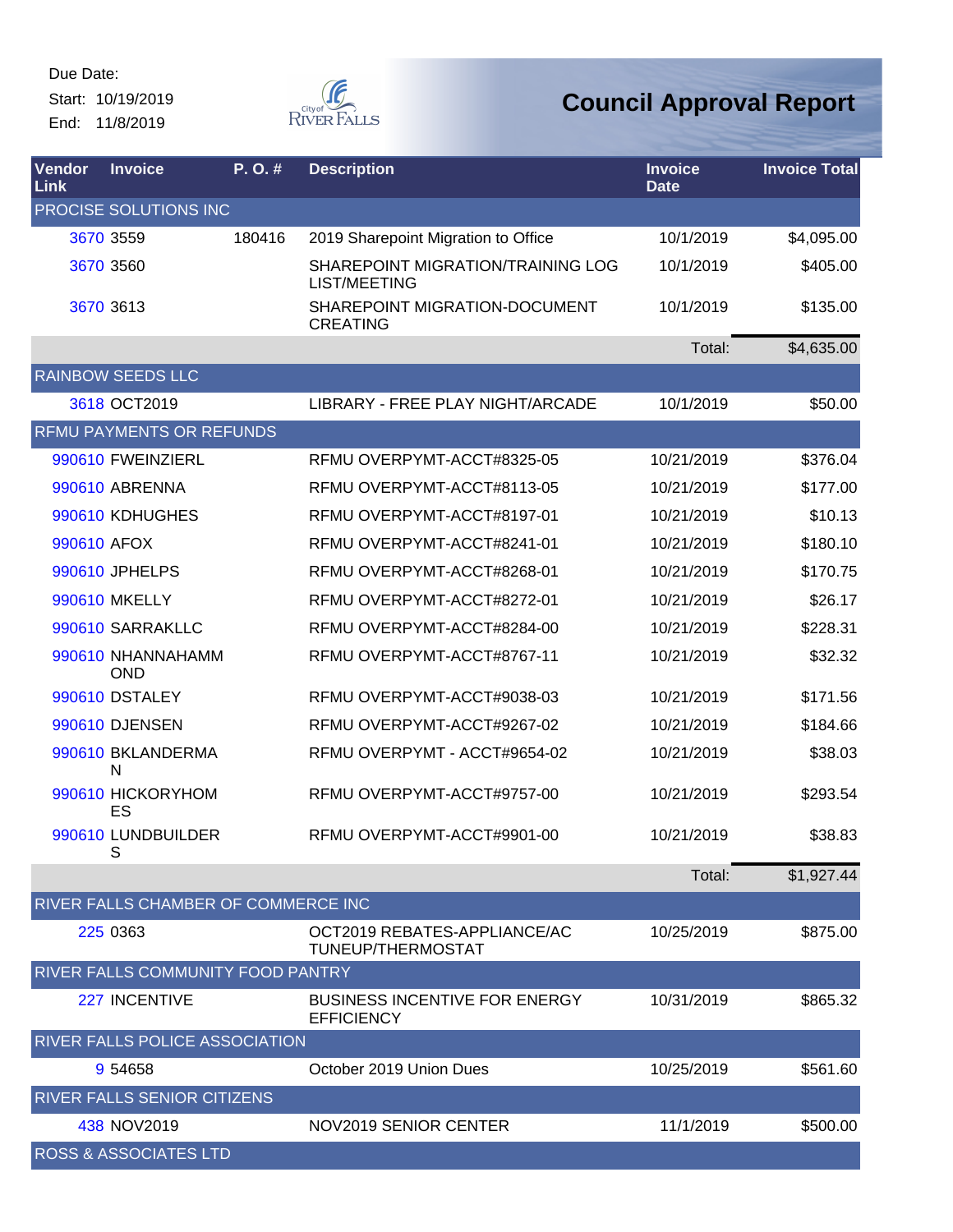Start: 10/19/2019 End: 11/8/2019



| Vendor<br>Link     | <b>Invoice</b>                           | P.O.#  | <b>Description</b>                                      | <b>Invoice</b><br><b>Date</b> | <b>Invoice Total</b> |
|--------------------|------------------------------------------|--------|---------------------------------------------------------|-------------------------------|----------------------|
|                    | 375 2019064-01                           | 190338 | CONCRETE WORK-GLEN PARK MAINT<br><b>BLDG</b>            | 10/16/2019                    | \$7,245.00           |
|                    | 375 OCT2019-APP<br>16                    | 180420 | October 2019-Glen Park Pavilion                         | 10/31/2019                    | \$56,004.94          |
|                    | 375 OCT2019-APP<br>15                    | 180421 | October 2019-Glen Park Storm Shelter                    | 10/31/2019                    | \$41,747.51          |
|                    |                                          |        |                                                         | Total:                        | \$104,997.45         |
| <b>RUNNING INC</b> |                                          |        |                                                         |                               |                      |
|                    | 1573 21905                               | 190086 | Oct2019 Taxi Management Services                        | 10/31/2019                    | \$18,389.00          |
|                    | SAHNOW, JACKIE                           |        |                                                         |                               |                      |
|                    | 3839 112019                              |        | 11/20/19 GREEN BAY TRAVEL PER DIEM                      | 11/1/2019                     | \$123.50             |
|                    | SHORT ELLIOTT HENDRICKSON INC            |        |                                                         |                               |                      |
|                    | 244 375201                               | 190279 | THROUGH SEPT2019-NORTH WATER<br><b>TANK/TOWER STUDY</b> | 10/9/2019                     | \$7,976.91           |
|                    | SHRED-IT US HOLDCO, INC                  |        |                                                         |                               |                      |
|                    | 2439 8128414540                          | 190060 | OCT2019 SHREDDING SERVICES                              | 10/22/2019                    | \$99.17              |
|                    | SIMON ELECTRIC CONSTRUCTION COMPANY INC  |        |                                                         |                               |                      |
|                    | 4232 041307                              | 190345 | REMOVE/INSTALL PUMP MOTOR<br><b>STARTERS/FILTERS</b>    | 10/1/2019                     | \$4,539.00           |
|                    | 4232 041316                              | 190345 | <b>GLEN PARK POOL FILTER BUILDING WORK</b>              | 10/9/2019                     | \$1,952.58           |
|                    |                                          |        |                                                         | Total:                        | \$6,491.58           |
|                    | ST CROIX COUNTY TREASURER                |        |                                                         |                               |                      |
|                    | 252 OCT 2019                             |        | OCTOBER 2019 JAIL DWI INTERLOCK                         | 10/31/2019                    | \$350.00             |
|                    | ST CROIX FALLS PUBLIC LIBRARY            |        |                                                         |                               |                      |
|                    | 2482 100                                 |        | FIVE SMALL WOODEN CHAIRS/LIBRARY                        | 10/1/2019                     | \$200.00             |
|                    | ST CROIX VALLEY NATURAL GAS CO           |        |                                                         |                               |                      |
|                    | 255 SEPT2019                             |        | SEPT2019 NATURAL GAS BILL                               | 9/30/2019                     | \$1,119.41           |
| <b>STATE OF WI</b> |                                          |        |                                                         |                               |                      |
|                    | 259 OCTOBER 2019                         |        | OCTOBER 2019 PENALTY ASSESSMENT                         | 10/31/2019                    | \$2,986.65           |
|                    | STATE OF WI DEPT OF EMPLOYEE TRUST FUNDS |        |                                                         |                               |                      |
|                    | 11 54 659                                |        | October 2019 WRS                                        | 10/25/2019                    | \$92,511.61          |
|                    | 11 WRS Oct 2019                          |        | OCT 2019 WRS Penalty                                    | 11/1/2019                     | \$15.78              |
|                    |                                          |        |                                                         | Total:                        | \$92,527.39          |
|                    | <b>STATE TREASURER</b>                   |        |                                                         |                               |                      |
|                    | 260 NOV2019                              |        | NOV2019 ELECTRIC/WATER/SEWER BONDS                      | 11/1/2019                     | \$112,000.00         |
|                    |                                          |        | STATEWIDE ENERGY EFFICIENCY & RENEWABLES ADMIN INC      |                               |                      |
|                    | 243 SEPT2019                             |        | SEPT2019 CTC ENERGY EFFICIENCY<br><b>FUNDS</b>          | 10/1/2019                     | \$4,356.95           |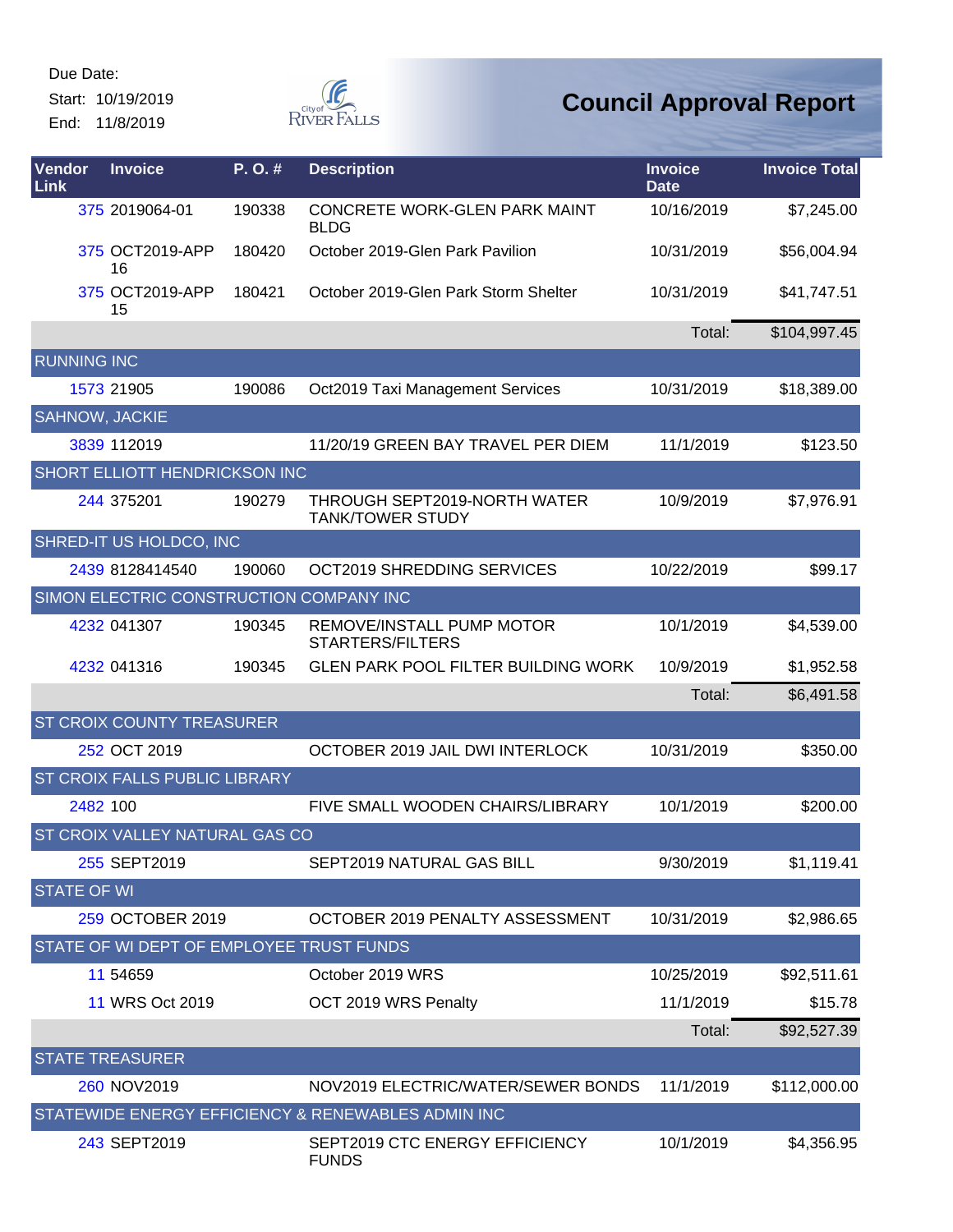Start: 10/19/2019 End: 11/8/2019



| Vendor<br>Link       | <b>Invoice</b>                       | P.O.#  | <b>Description</b>                                         | <b>Invoice</b><br><b>Date</b> | <b>Invoice Total</b> |
|----------------------|--------------------------------------|--------|------------------------------------------------------------|-------------------------------|----------------------|
|                      | <b>STRAND ASSOCIATES, INC</b>        |        |                                                            |                               |                      |
|                      | 3346 0154045                         | 190162 | SEPT2019-BIOSOLIDS TREATMENT<br><b>EVALUATION</b>          | 10/10/2019                    | \$1,400.00           |
|                      | STUART C IRBY TOOL AND SAFETY        |        |                                                            |                               |                      |
|                      | 156 S011622177.00<br>1               |        | 50 BLACK COMP LUGS                                         | 10/25/2019                    | \$261.44             |
|                      | TD & I CABLE MAINTENANCE INC         |        |                                                            |                               |                      |
|                      | 2008 8949                            | 190349 | Directional Boring-9303 Hwy 29                             | 10/31/2019                    | \$2,458.00           |
| <b>TOKHEIM WENDY</b> |                                      |        |                                                            |                               |                      |
|                      | 2281 110619                          |        | 11/6/19 SUN PRAIRIE, WI TRAVEL PER DIEM                    | 11/1/2019                     | \$75.50              |
|                      | TOTAL EXCAVATING LLC                 |        |                                                            |                               |                      |
|                      | 270 3088                             |        | 10/23/19 REPAIR GATE VALVE ON CASCADE 10/31/2019           |                               | \$2,303.34           |
|                      | <b>TRANS ALARM INC</b>               |        |                                                            |                               |                      |
|                      | 557 95040613                         |        | OCT2019-SEPT2020/2815 PRAIRIE DR-FIRE<br><b>MONITORING</b> | 10/1/2019                     | \$623.40             |
|                      | 557 95024141                         |        | SEPT2019-NOV2019/2815 PRAIRIE-<br><b>SECURITY MONITOR</b>  | 10/1/2019                     | \$89.85              |
|                      | 557 300421807                        | 190199 | <b>Glen Park Pavilion- Fire Alarm</b>                      | 10/21/2019                    | \$7,468.70           |
|                      | 557 300421809                        | 190226 | <b>Glen Park Pavilion- Card Access</b>                     | 10/21/2019                    | \$18,482.33          |
|                      | 557 95054983                         |        | OCT-DEC2019 FIRE MONITORING/GLEN<br><b>PARK PAVILION</b>   | 10/31/2019                    | \$104.85             |
|                      |                                      |        |                                                            | Total:                        | \$26,769.13          |
| <b>TRAVELERS</b>     |                                      |        |                                                            |                               |                      |
|                      | 3027 18/19/20AUTO/<br>WC/UMB         |        | 2ND INSTALLMENT-2019/2020<br>AUTO/UMBRELLA/WORKCOMP        | 10/14/2019                    | \$99,739.50          |
|                      | TWIN CITY HARDWARE IR-SEC CEN        |        |                                                            |                               |                      |
|                      | 899 PSI0053913                       | 190269 | Glen Park Maintenance Building                             | 10/14/2019                    | \$3,045.12           |
|                      | US BANK NATIONAL ASSOC               |        |                                                            |                               |                      |
|                      | 284 2016A-SWR<br><b>REV BOND</b>     |        | 2016A SWR REV BOND INTEREST PYMT                           | 9/11/2019                     | \$53,675.00          |
|                      | 284 2011A-<br><b>WTRREVBOND</b>      |        | 2011A WATER REV BOND INTEREST PYMT                         | 9/11/2019                     | \$28,670.00          |
|                      | 284 2012B-<br><b>SWRGOREFUN</b><br>D |        | 2012B SWR GO REFUND INT PYMT                               | 9/11/2019                     | \$13,612.50          |
|                      | 284 OCT2019                          |        | OCT2019 PCARD TRANSACTIONS                                 | 11/1/2019                     | \$87,633.03          |
|                      |                                      |        |                                                            | Total:                        | \$183,590.53         |
|                      | US GEOLOGICAL SURVEY                 |        |                                                            |                               |                      |
|                      | 1905 90757633                        |        | 10/1/2018-9/30/19 EXPENSES-KINNI RIVER<br><b>GAUGING</b>   | 10/21/2019                    | \$3,900.00           |